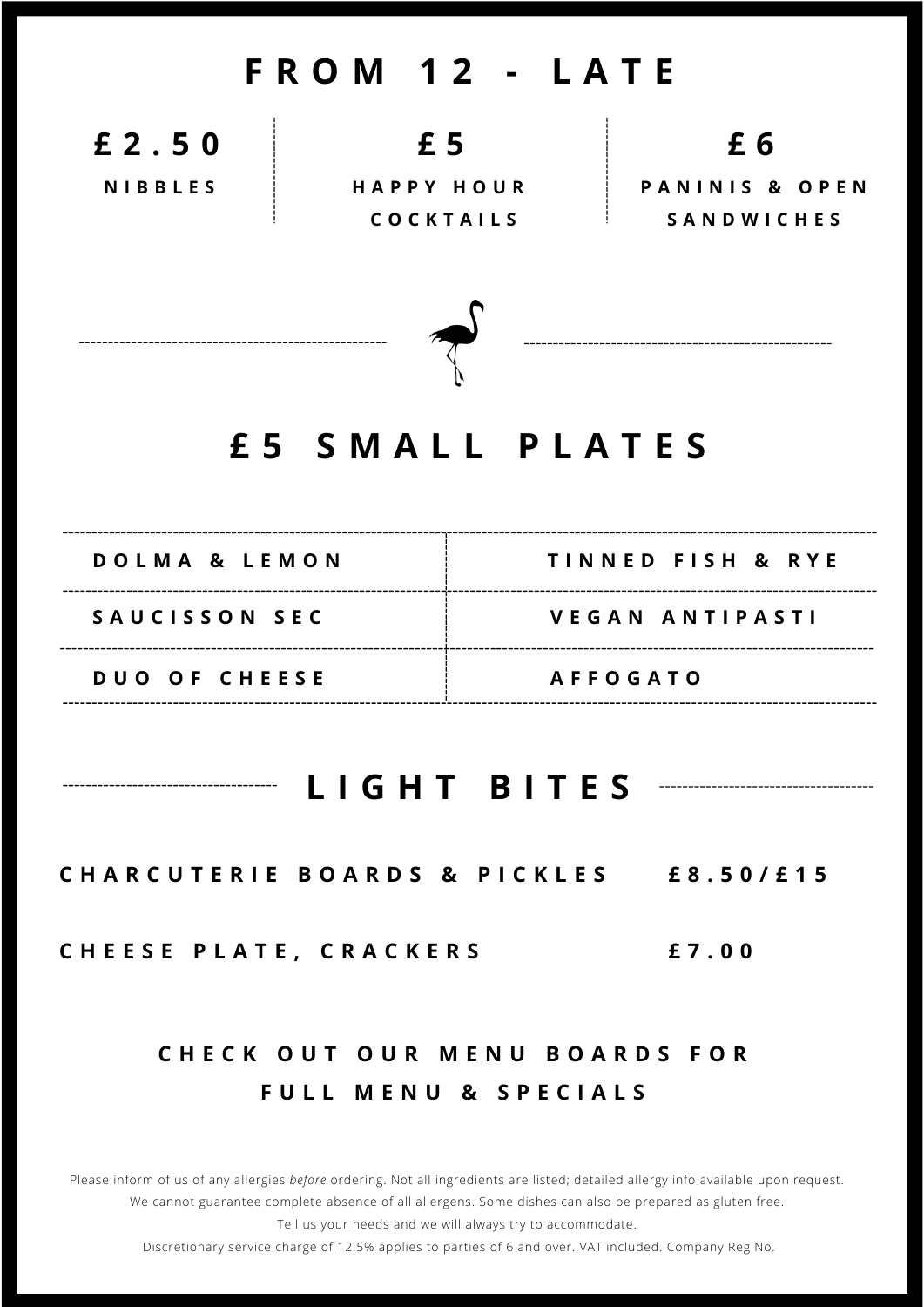# **C O C K T A I L S** £ <sup>9</sup> . <sup>5</sup> <sup>0</sup> <sup>e</sup> <sup>a</sup> <sup>c</sup> <sup>h</sup>

#### **E S P R E S S O M A R T I N I**

Why not try it with salted caramel or spiced rum twist

#### **C O S M O P O L I T A N**

Classic New York style

#### **P A S S I O N F R U I T M A R T I N I**

Add a shot of prosecco for £2

#### **O L D F A S H I O N E D**

Try with a spiced rum twist

#### **N E G R O N I**

Change the gin for prosecco for a twist on the Italian classic

#### **M A R G A R I T A**

Spice it up with some chilli jam

#### **C L A R E N C E C O L A D A**

Bacardi blanca, coconut rum, lime, pineapple

#### **D A I Q U I R I**

Try our strawberry twist

#### **W H I S K E Y S O U R**

Try an amaretto twist

#### **B L O O D Y M A R Y**

Spicy, spicier or  $f***$  ing ridiculous. (how bad do you really feel??)

#### **M A N G O M A I T A I**

Rum, lime, mango, orgeat, bitters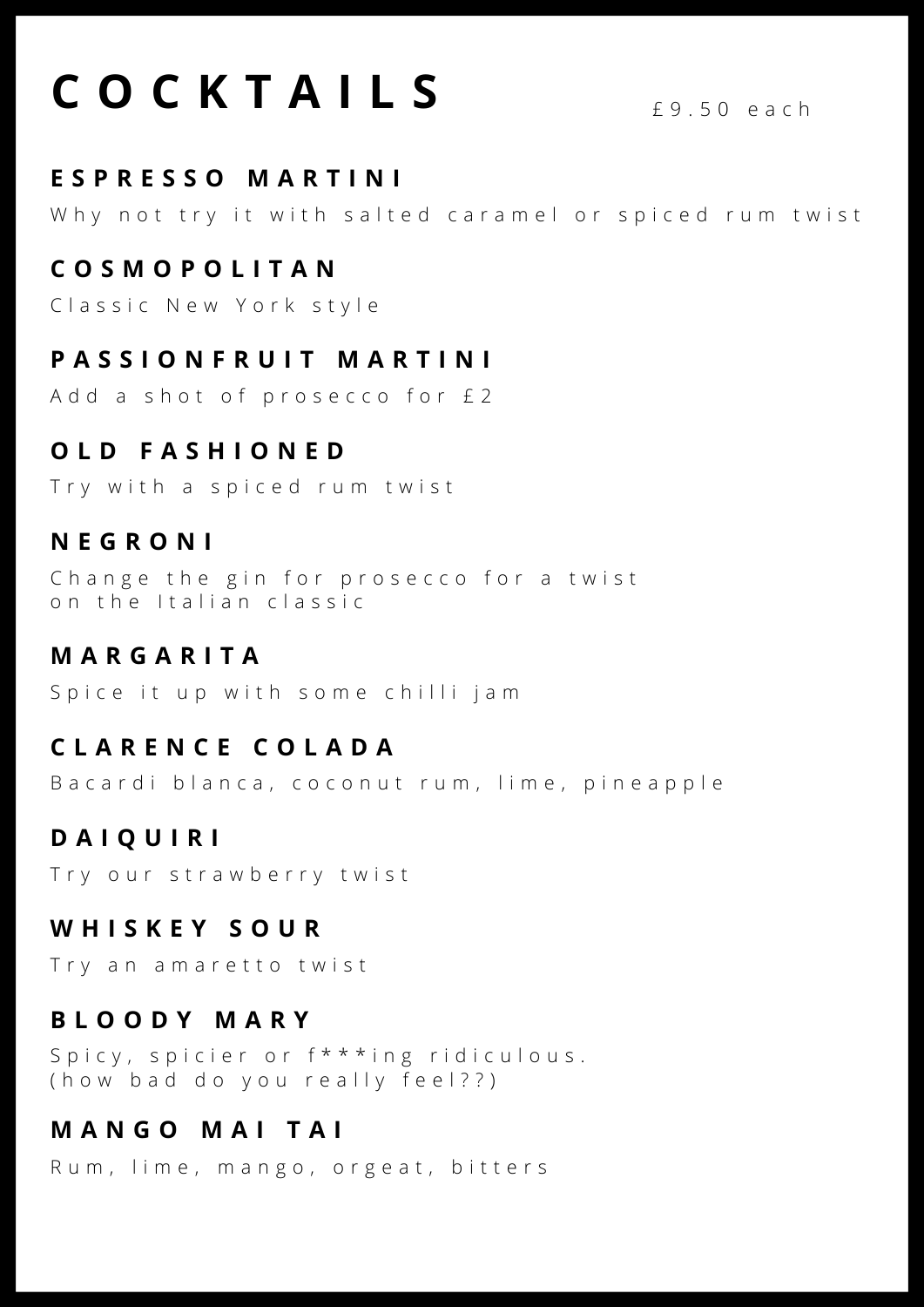# **W I N E & C H A M P A G N E**

| CHAMPAGNE                                   |      |                          | 75cl bottle |
|---------------------------------------------|------|--------------------------|-------------|
| Joseph Perrier cuvée royale brut            |      |                          | £ 7 9       |
| Joseph Perrier cuvée royale blanc de blancs |      |                          | £ 1 1 0     |
| Joseph Perrier cuvée royale rosé            |      |                          | £99         |
| Taittinger                                  |      |                          | £ 8 0       |
| Taittinger rosé                             |      |                          | £ 8 5       |
| Bollinger Grand                             |      |                          | £180        |
| <b>BUBBLES</b>                              | 125m | 100ml bottle 75cl bottle |             |
| Bei Tempi prosecco                          |      | £ 6  E 1 0               | £ 3 0       |
| Terre di Giulio rosé                        |      |                          | £ 3 4       |
| Three Choirs Classic Cuvée brut             |      |                          | £ 5 5       |
|                                             |      |                          |             |
| WHITE                                       |      |                          |             |
| Bellefontaine Sauv. Blanc                   |      | £ 6 £ 7.50               | £ 2 4       |
| Land of Plenty Sauv. Blanc                  | £8   | £9.50                    | £ 2 9       |
| La Luciana Gavi                             | £6   | £7.25                    | £ 3 5       |
| The Accomplice Chardonnay                   |      |                          | £ 3 6       |
| <b>RED</b>                                  |      |                          |             |
| Bellefontaine Cabernet Sauvignon £6 £7.50   |      |                          | £ 2 4       |
| Backsberg Merlot                            |      | £7 £8.75                 | £ 3 5       |
| Tor del Colle Montepulciano                 |      |                          | £36         |
| <b>ROSÉ</b>                                 |      |                          |             |
| Bellefontaine Grenache                      | £6   | £ 7.50                   | £ 2 4       |
| Chemin de Provence                          | £ 7  | $£ 8.50$                 | £38         |
| Whispering Angel                            |      |                          | £68         |

175 m l is our standard glass, if you would like a 125 m l please ask your server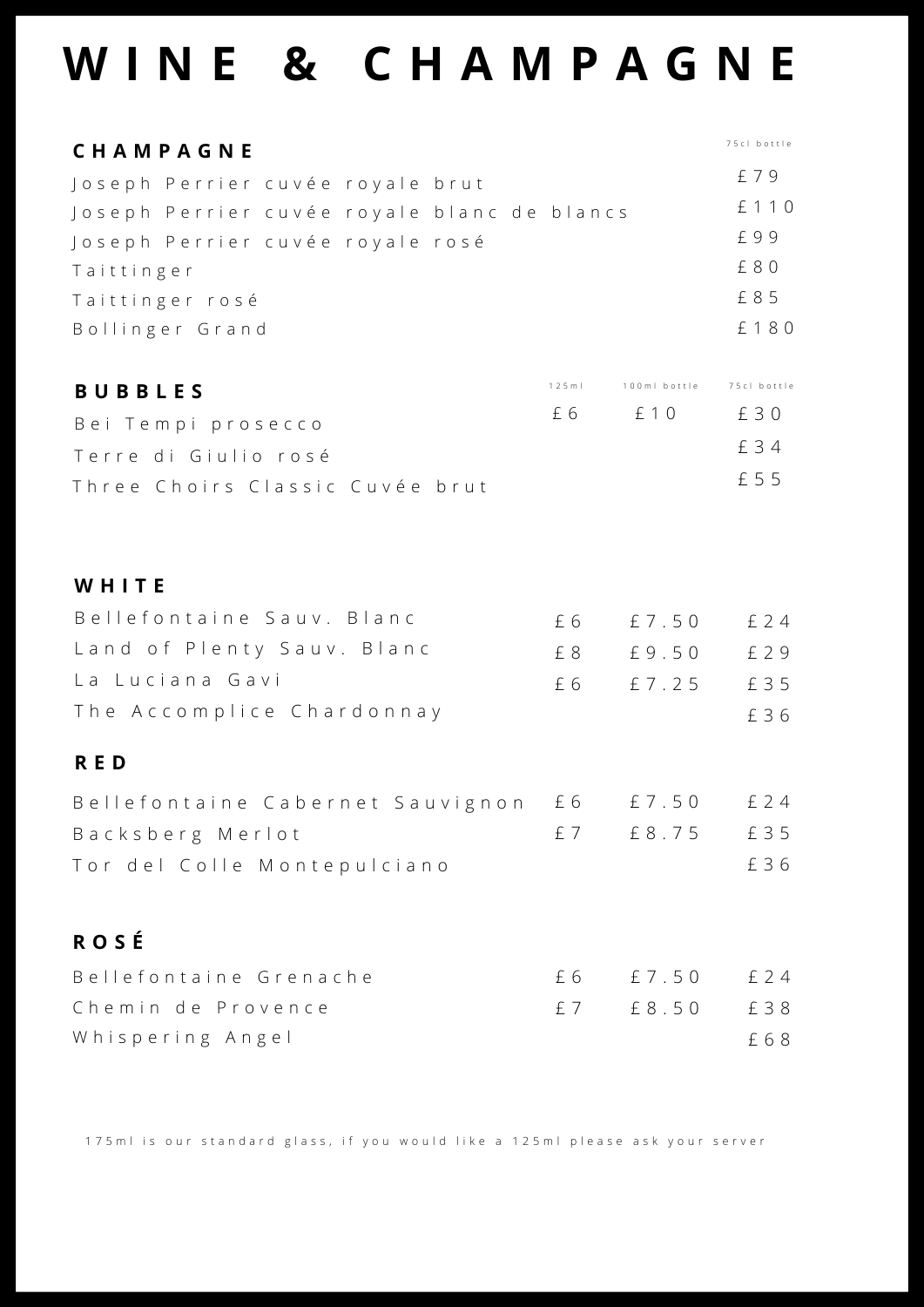

#### **W E E K E N D S A T T C S**

#### B O O K A S P E A K E A S Y T A B L E

Fri & Sat 7pm till late Guarantee a table for you and your friends in the Basement Bar £100 bar tab or a bottle of Joseph Perrier champagne on arrival for £79

#### WEEKEND WINGS

Fri & Sat 5pm - 8pm unlimited wings for 90 minutes! £15pp

#### F R I D A Y S E T S

Fri 5pm - 7.30pm 50% off steaks, burgers & vegan antipasti Then live music in our basement bar from 8.30pm

#### **O F F E R S**

#### S U M M E R H A P P Y H O U R

Wed- Sat 5-7.30pm From £5 selected cocktails to small plates and £3.50 beers. Pop in to see what's on.

#### THURSDAY COCKTAILS

Before 9pm 2 of the same cocktails for £10

#### A N Y T I M E P A C K A G E

Wed - Sat 12pm - 9pm £16 per person Pint of lager/cider, peach Bellini or gin & tonic with sliced saucisson, fennel salami, salted pretzels, Mediterranean olives, diced manchego cheese, pickles & crackers

#### **E X C L U S I V E H I R E**

OUR MEZZANINE OCCASION SPACE HAS NO HIRE CHARGE, JUST A M IN I M U M S P E N D A G R E E M E N T . O U R B A S E M E N T B A R I S A L S O AVAILABLE FOR PRIVATE USE AT OFF PEAK TIMES.

A £ 250 NON-REFUNDABLE DEPOSIT IS REQUIRED TO SECURE THE DATE AND EACH MEMBER OF YOUR PARTY WILL RECEIVE A W E L C O M E D R I N K O N A R R I V A L

W E L COME DRINKS IN CLUDE WHITE PEACH BELLINI, BOTTLE OF P R O S E C C O O R E L D E R F L O W E R S P R I T Z

FOR GROUPS OF 20 OR MORE, BUFFET OPTIONS ARE AVAILABLE FROM £300 - BUFFETS INCLUDE ANTIPASTI, BREADS, DIPS, CHEESES, CHARCUTERIE, TRUFFLE FRIES, FRESH FRUIT & CAKES PLEASE CONTACT US FOR DETAILS

#### **W E R E C O M M E N D B O O Z Y L U N C H**

LOVELY WELCOME DRINKS FOR YOUR GUESTS ON ARIVAL D E C O R A T E H O W E V E R Y O U W O U L D L I K E H I R E A D J I F Y O U W I S H YOUR WELCOME TO BRING YOUR O W N C A K E

| $P$   $A$ T F             | £35 P P                          |
|---------------------------|----------------------------------|
| CHARCUTERIE               |                                  |
| O R                       | 5 BOTTLES OF PERONI              |
| VEGAN ANTIPASTI <i>OR</i> |                                  |
|                           | CHICKEN TENDERS COCKTAIL PITCHER |
| BURGFR                    | BOTTLE OF PROSECCO               |
| CHOICE OF                 | WITH FITHFR                      |
|                           |                                  |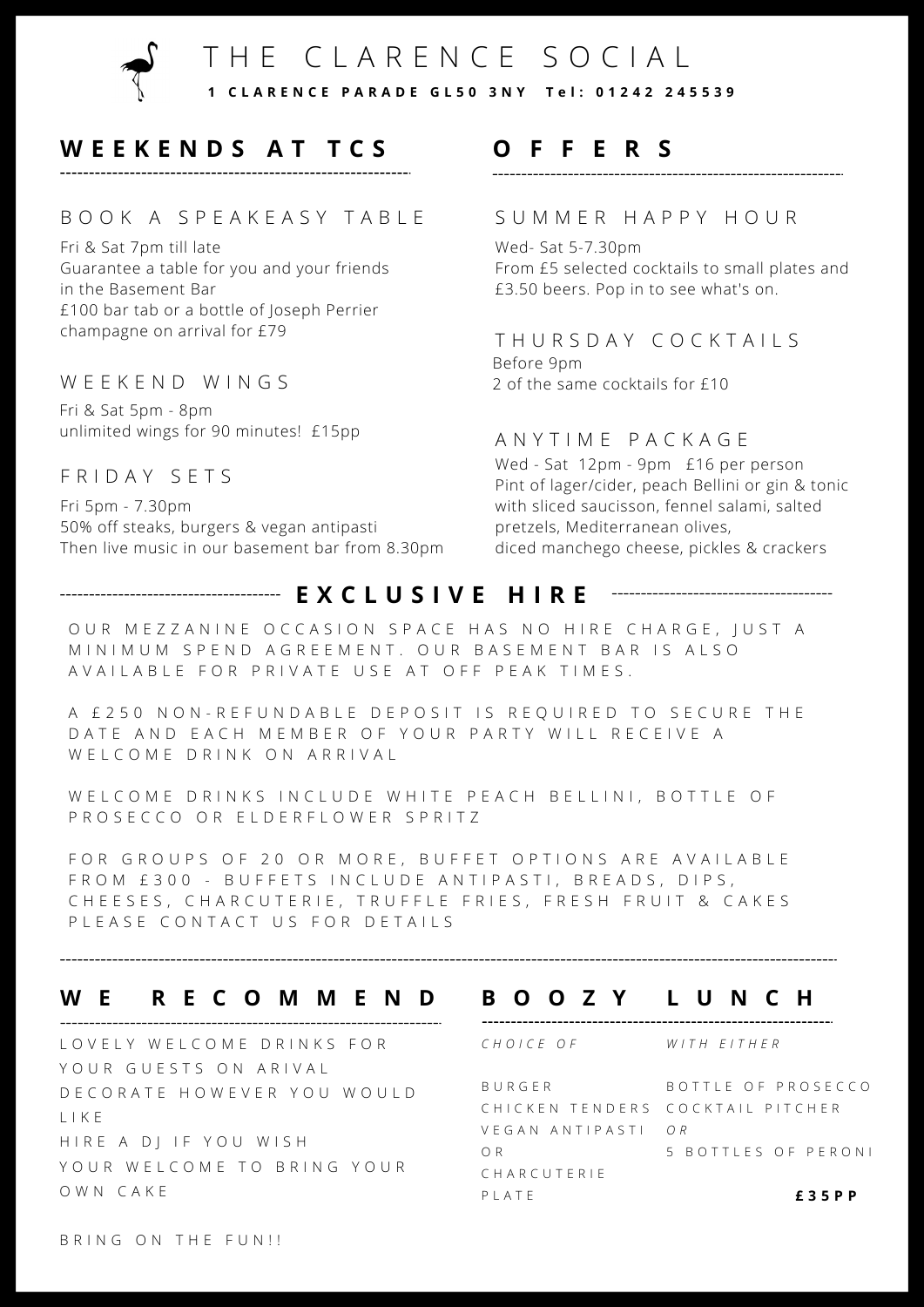# **B O O K Y O U R P A R T Y**

Have your own private p a r t y u p s t a ir s f o r u p t o 7 5 g u e s t s !

Our basement bar is also available for private use at off peak times. Up 50 guests! terms and conditions apply

A £ 250 non-refundable de posit is required to s e cure the date.

Buffets start from £300 & welcome drinks are r e c o m m e n d e d

### **B O O Z Y L U N C H**

1 2 - 6 p m Fri & Sat £ 3 5 p e r p e r s o n

C H O O S E F R O M . . .

T C S B u r g e r Chicken Tenders Vegan Antipasti Charcuterie Plate

B O O Z E

B o t t l e o f prosecco Cocktail pitcher (passion fruit martini, bloody m a r y or m a r g a r i t a ) 5 b o t t l e s o f P e r o n i

```
A D D . . .
fries, truffle fries, olive bowl
£ 3 e a c h
```
**a s k a m e m b e r o f s t a f f f o r m o r e d e t a i l s**